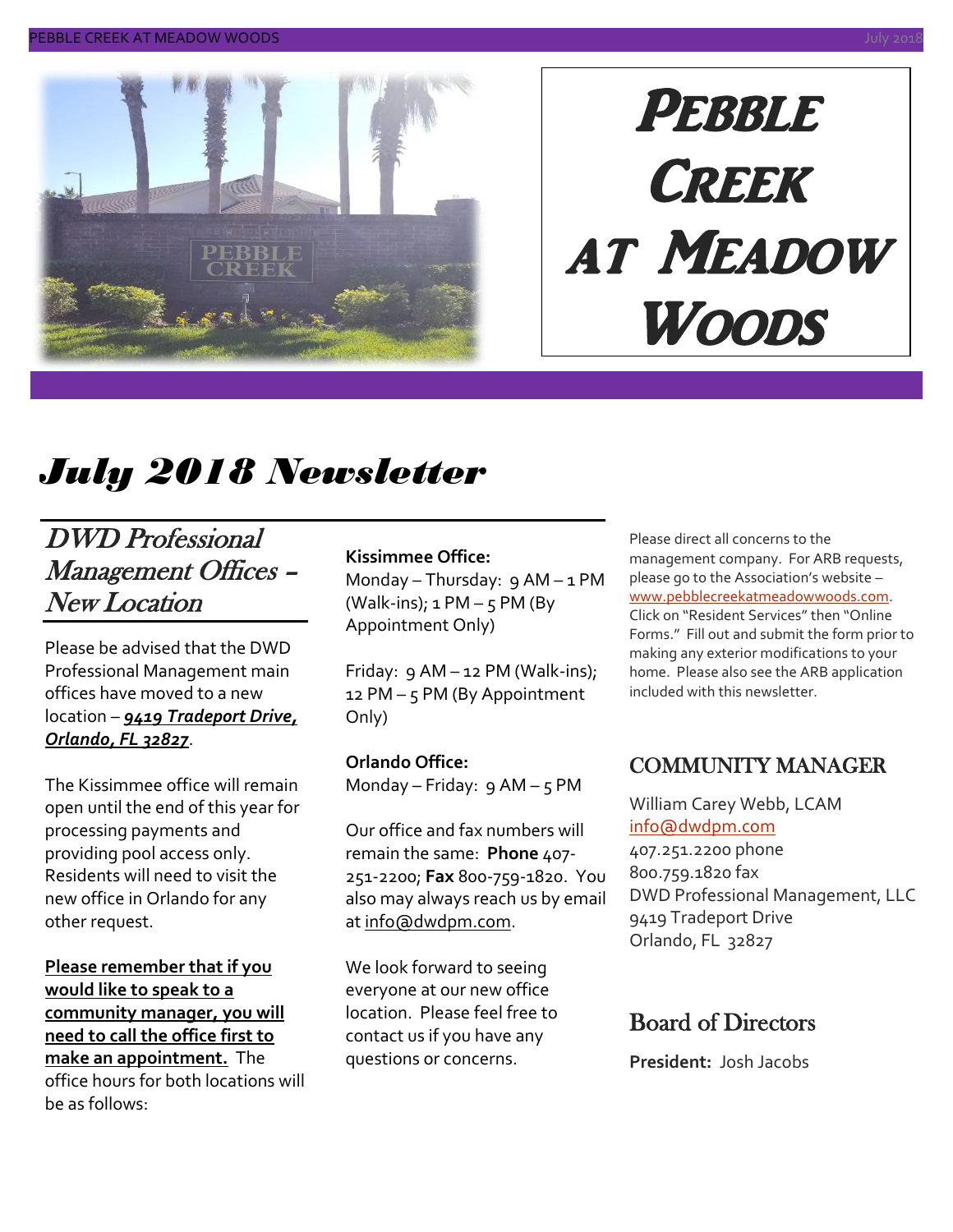### 3rd Quarter Assessment Reminder - Please pay by July 31\*

Please remember that your third quarter assessment of \$190.00 was due on July 1<sup>st</sup>. Payments received after the 10<sup>th</sup> of July were assessed a \$10.00 late fee. In addition, any account with a balance at the end of the month incurs interest (January through December). What this means is that the payment needs to be received and processed before the end of business day on the 10<sup>th</sup> of July in order to avoid the late fee. In order to avoid the application of interest each month, the account must be paid in full (the assessments as well as any late or other fees). All homeowners receive a 10-day grace period for your payments each quarter. However, all payments **are due on the 1st day** of the quarter.

### Tree Trimming Reminder – Hurricane Season

We would like to remind all residents to trim their trees and remove all dead branches. Trimming and pruning your trees will help eliminate damage to your property in the event of a hurricane or tropical storm.



### Alligator Warning

Please remember this is Florida, and alligators will almost always be present in any body of water. This is especially true in Pebble Creek since our community is just a little over a mile east of Gatorland. Therefore, please always be aware of your surroundings and do not leave children or pets unattended near the water's edge. Also, please be aware that it is against the law to feed alligators. Feeding alligators reduces their fear of humans, and this may have serious consequences for the people they encounter who do not bring them food. If you see alligators in the area, you may report them to the Florida Fish and Wildlife Conservation Commission at the following number: 866-392-4286. If you have any questions or concerns, please call the management company.

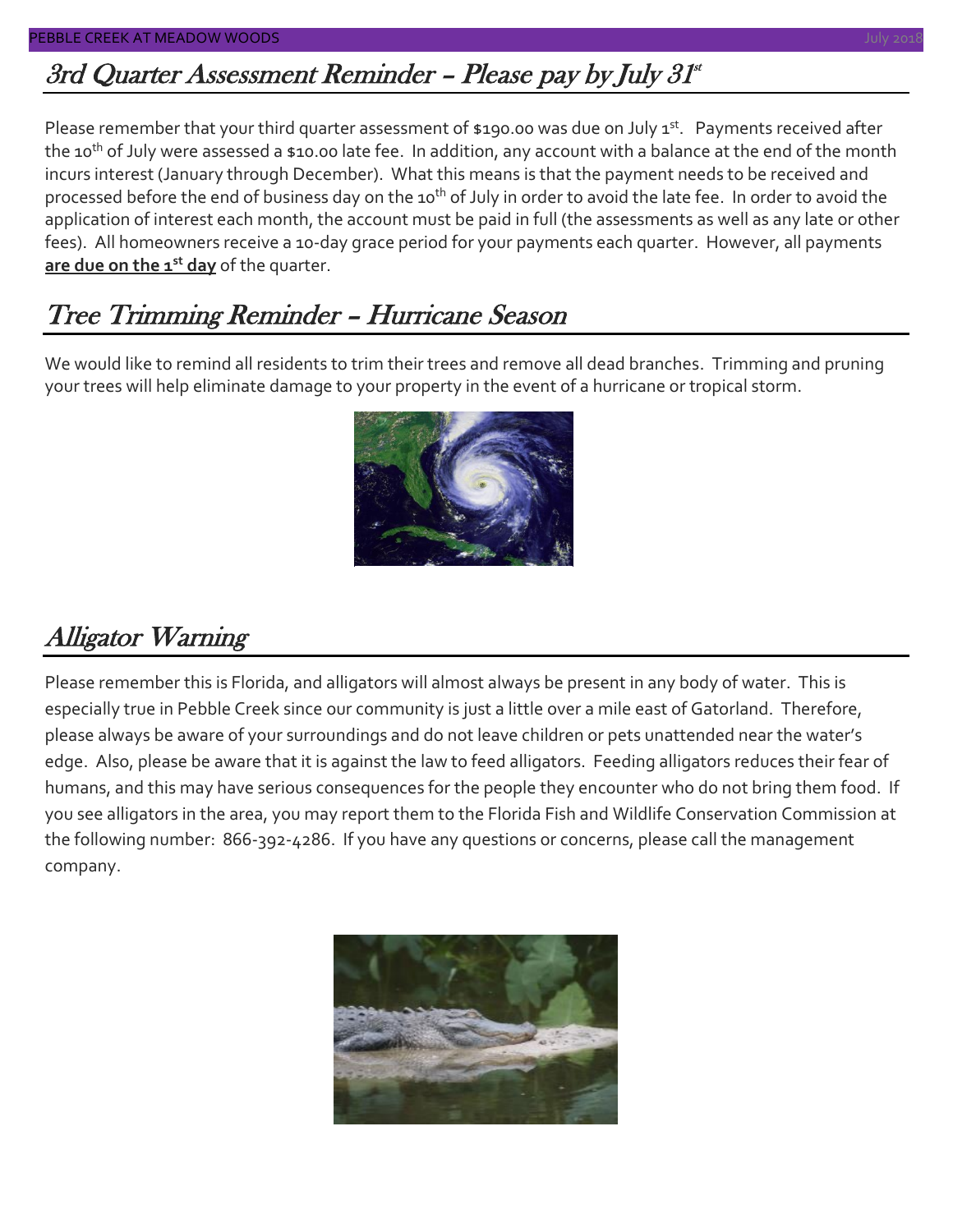### Architectural Changes (Exterior Modifications)

It has come to our attention that some homeowners are not familiar with the steps of the Architectural Review process. That is quite understandable. We would like to take this opportunity to help anyone in our community better understand this process.

If you are going to make any changes to the front of your property, including landscaping changes, or if you intend to make any structural changes to your property (i.e., room additions, pools, screen enclosures), then you will need to fill out the Architectural Review Committee (ARC) application.

These applications will always be available on your community's website and they are included in the monthly newsletter (please see the form below). Please follow the instructions on the form and submit all of the required documents for your requested change. When you are submitting an application to the ARC, remember to include the following:

1. Two (2) copies of the property survey that show the location of the proposed changed, alteration, renovation or addition.

- 2. Two (2) drawings of your plan(s).
- 3. Two (2) copies of color samples, if applicable.

Please note that applications submitted by fax or without two (2) copies of the survey, drawing, or color sample will be considered incomplete. If an application is incomplete, it will not be processed and will be returned to you.

If you have any questions, please call us at 407-251-2200, and we will be happy to assist you. Also note that management does NOT approve or deny any of these requests. We collect the applications and then submit them to the community's Architectural Review Committee (ARC). The ARC is a group of volunteer homeowners who review the applications and approve or deny the applications based on your community's written criteria (the architectural guidelines). Per Florida Statutes, this process may take up to 30 days.

As soon as the Committee makes a decision, we will mail you the letter of approval or denial. Please make sure you do not proceed with any improvements until you have heard from the Committee. I hope this helps everyone understand the Architectural Review process a little better. If this still leaves you with any questions, please feel free to contact our management office.

### Suspicious Activity

If you see people walking through the neighborhood looking into vehicles, looking into the windows of a home, trying to force open a door, or any other suspicious or illegal activities, please call the Orange County Sheriff's Department at (407) 836-4357. **The Sheriff's Department is the only organization charged with the protection of your property, and they are the only organization with the authority to approach and stop these people and their activities**. Thank you.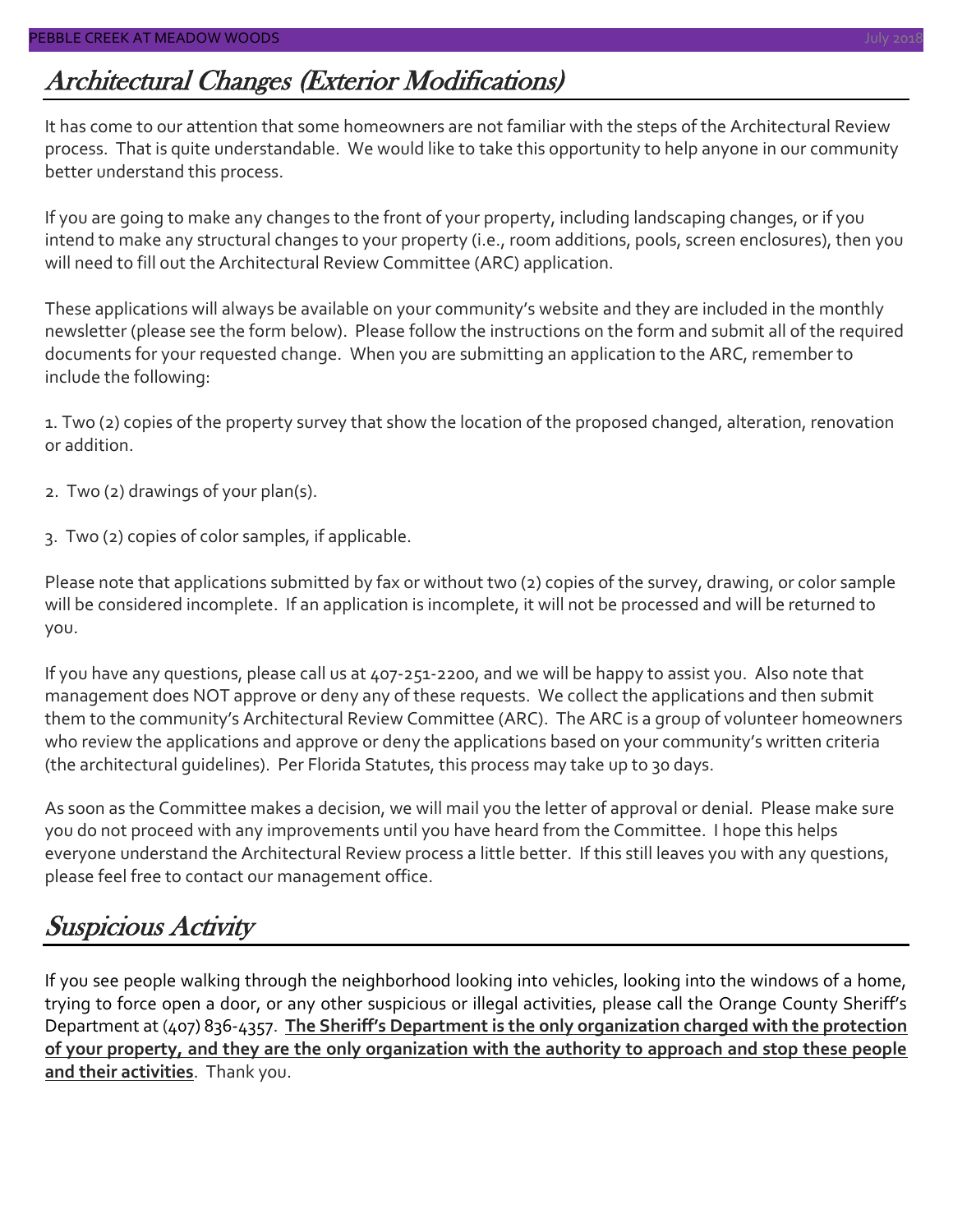### Parking Regulations

If your vehicle is parked on the street at night in the community, your car may be towed. Per the rules and regulations of our community, all vehicles must be parked in your garage or driveway at night. If a vehicle is parked on the street between the hours of 12 AM – 6 AM, it may be towed **without warning at the owner's expense**.

If your vehicle or a vehicle of a guest is towed due to a violation of the parking rules and regulations, you should **contact the towing company to resolve the situation**. *Do not call DWD Professional Management regarding a towing issue*. The Board has not authorized the management company to make ANY exceptions to the parking rules and regulations. If you do not follow these parking rules, you will be towed **at your own expense** and **will not be reimbursed for any reason**.

The towing company's contact information is as follows: **Universal Towing and Recovery, 407-816-0102, 8808 Florida Rock Road, Lot 102, Orlando, FL 32824**. We greatly appreciate your cooperation in this matter.

### Pool Rules

Please be advised that the pool closes at sundown every day. No unauthorized people may enter the pool after this time. Many people ask why the Association has chosen to close the pool at sundown. The answer is simple. **We did NOT choose this time**. The State of Florida decided this for us! *Since there is not enough light per State guidelines, we must close the pool when the sun goes down*.

Next, there is a list of pool rules located in the pool area. Please take a minute and review these rules. One of the most important rules is the age limit for use. If you are under the age limit, *you may NOT use the pool without a parent or guardian being present.* Accidental drowning in a swimming pool is a leading cause of death in Florida for children. Please be advised there are no lifeguards at the pool, and the maintenance personnel are *not* trained in CPR or pool safety. Failure to comply with the Pool Rules may also result in you being asked to leave the area.

Thank you for your cooperation with this matter. If you have any additional concerns or questions regarding this issue, please contact the management office.

### Please Lock Your Vehicles

Please make sure your vehicles are locked at night and all valuables that do not need to be in your vehicles are removed on a nightly basis. If you do notice someone looking in car windows, or trying to force open a car door, please call the Orange County Sheriff's Department at (407) 836-4357. Thank you.

### Feral or Unsupervised Animals

It has been brought to the attention of the Board that some of the residents are feeding the stray animals in the community or they are allowing their animals to roam outside without supervision. According to Orange County Animal Control anyone who feeds stray/feral animals is considered the owners of these animals and is responsible for them. Please follow all Orange County ordinances regarding feral animals and please supervise and leash all pets when they are outside of your home. Allowing pets to roam freely outside poses a danger to your pets as well as to people within the community. Thank you for your cooperation and understanding.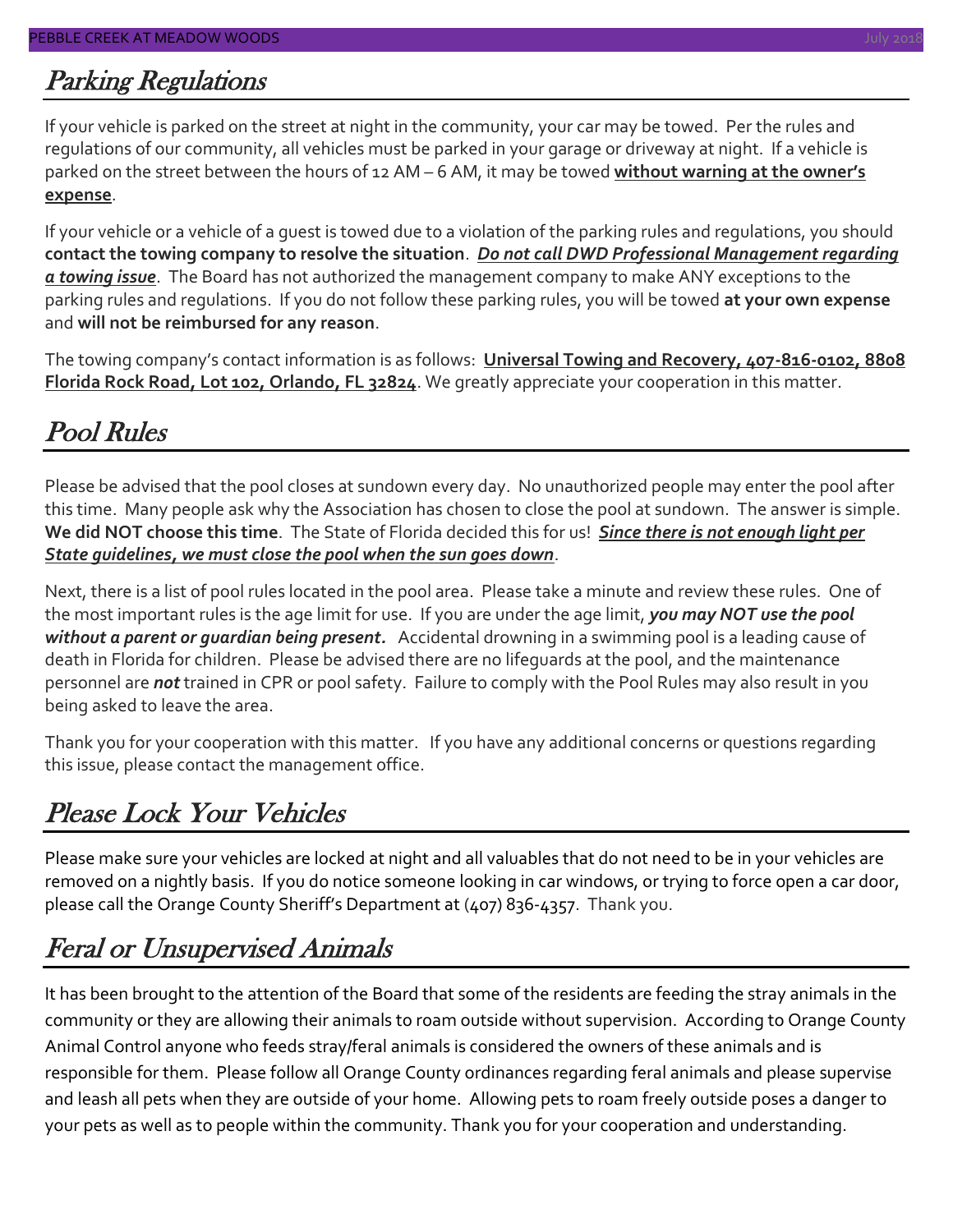### Monthly Property Inspections

The community management company is tasked by the Board of Directors each month to complete an inspection of all properties within the community. Below is a list of some of the violations that they will be on the look-out for during these inspections:

- 1) Lawns that need maintenance or full replacement (weeds, dead spots, irrigation issues, etc.)
- 2) Houses that may need pressure washing or painting. Please be aware if the paint looks faded over 50% of the visible structure, if the concrete blocks are showing through the paint over 10% of the visible structure, or if there are settling cracks throughout the home that require caulking, then we will ask for the homeowner to repaint the house
- 3) Roofs that need pressure washing.
- 4) Fences in need of cleaning and/or repair
- 5) Driveways that may need repairs or pressure washing
- 6) Weeds and grass in flower beds and missing mulch or stones in flower bed area
- 7) Roofs with mold or broken/missing shingles
- 8) Parking in the grass
- 9) Commercial vehicles, recreational vehicles, or trailers in driveways

The community management company's staff members will inspect each property from the road in a vehicle, and they will take pictures of any violations. They will not go onto your property to complete their inspection. Please be kind to the inspectors when they are completing their monthly inspections. The staff members will always identify themselves when approached if you have questions. However, please do not approach them in a hostile or negative manner. They are there to complete a job as directed by the Board of Directors and to help the community.

If the inspectors find any problems with the exterior of your home, the management company will send you a letter notifying you of the violation. If you receive a violation letter, please feel free to contact the management company via email or by phone if you have any questions or if you need more time to correct the area of concern. The management company will work with you to make the needed improvements. Communication is very important so we can work together to maintain and improve our property values. Thank you for your cooperation regarding these matters.

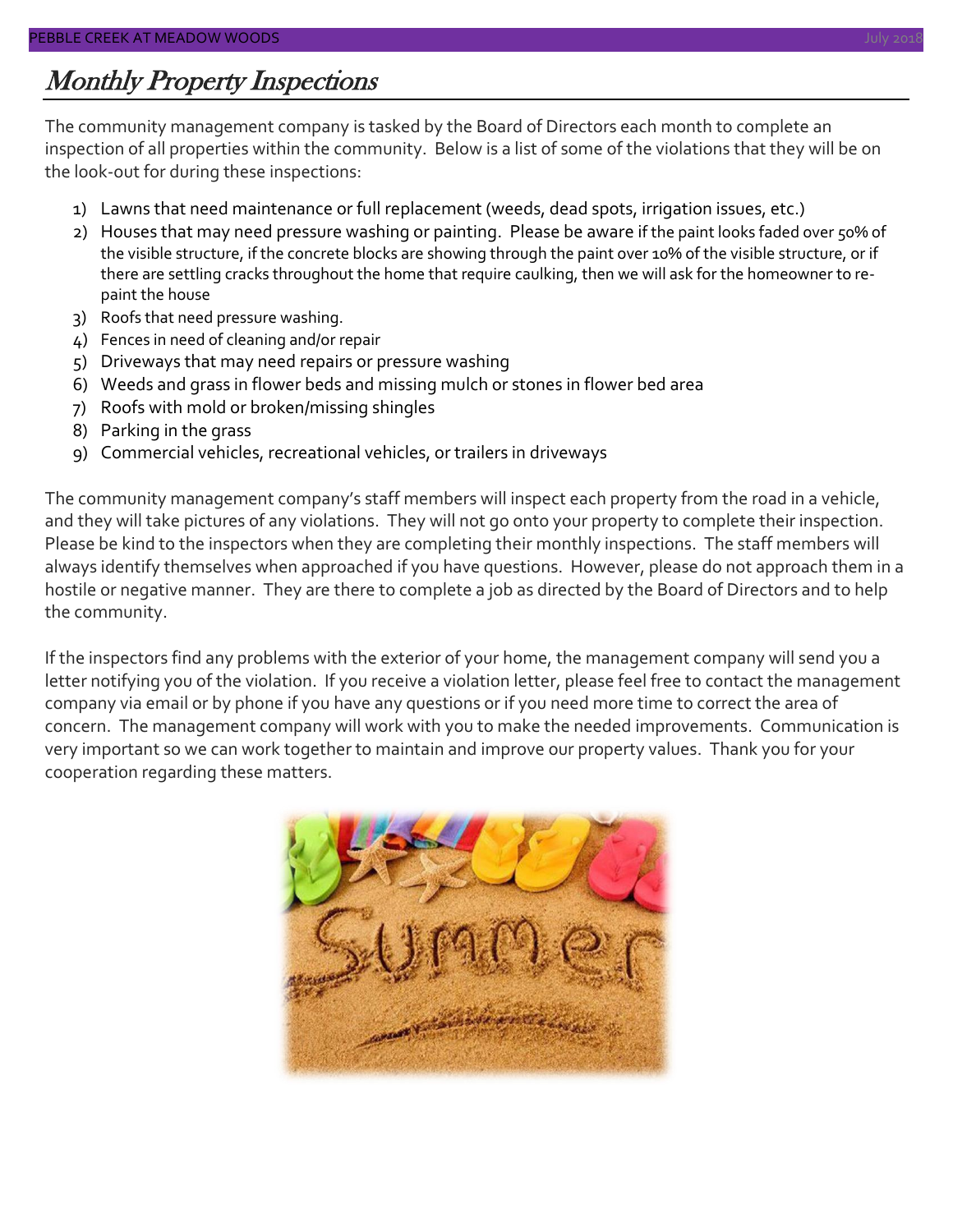### Community Services Phone Numbers

#### **Emergency:**

| Fire, Police, Medical Emergency: | $\sqrt{911}$ |
|----------------------------------|--------------|
|                                  |              |

#### **Law Enforcement:**

| Orange County Sheriff's Dept. (Non- | 407-836-4357 |
|-------------------------------------|--------------|
| Emergency):                         |              |
|                                     |              |
|                                     |              |

#### **Utilities:**

| Orange County Utilities: | 407-836-5515 |  |  |
|--------------------------|--------------|--|--|
|                          |              |  |  |

#### **Chamber of Commerce:**

| Orlando Chamber of Commerce: | 407-425-1234 |  |  |
|------------------------------|--------------|--|--|
|                              |              |  |  |

#### **Miscellaneous:**

| Orange County Public Schools:                    | 407-317-3200 |
|--------------------------------------------------|--------------|
| Orange County Office of Emergency<br>Management: | 407-836-9140 |
| Orange County Health Department:                 | 407-858-1400 |
| Florida Poison Information Center:               | 800-222-1222 |
| Orange County Public Library:                    | 407-836-7390 |
| Social Security Administration:                  | 800-772-1213 |
| Orange County<br>Voters' Registration Office:    | 407-836-2070 |
| <b>Orange County Animal Services:</b>            | 407-836-3111 |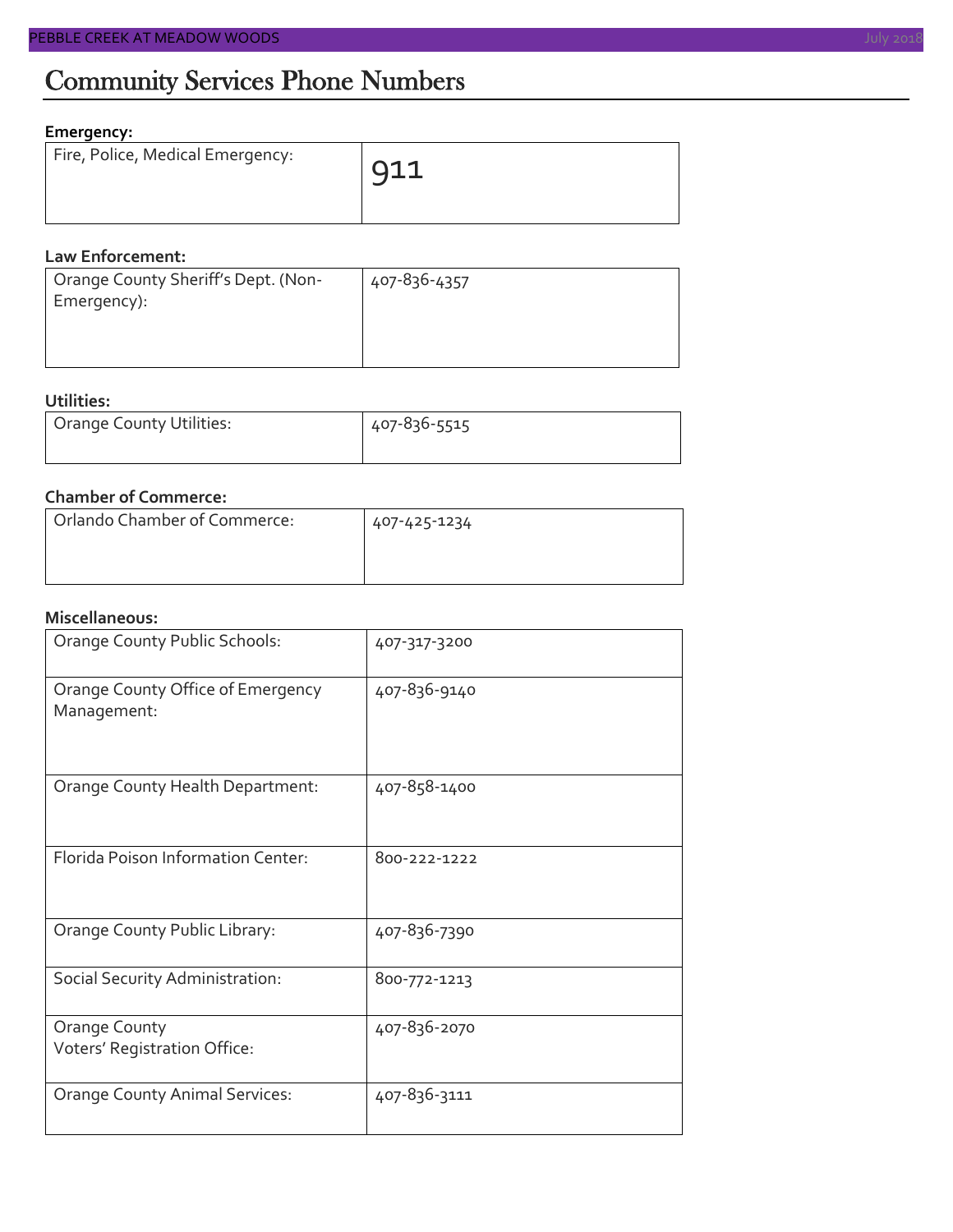#### **PEBBLE CREEK AT MEADOW WOODS HOMEOWNERS' ASSOCIATION, INC.** MAIL OR EMAIL FORM TO: 9419 Tradeport Drive, Orlando, FL 32827

PHONE: 407-251-2200 FAX: 800-759-1820 EMAIL: [info@dwdpm.com](mailto:info@dwdpm.com)

#### **ARCHITECTURAL REVIEW BOARD (ARB) APPLICATION**

|              |                                                                                                                                                                                                                                |                                                                                                                   | Tenant Name: The contract of the contract of the contract of the contract of the contract of the contract of the contract of the contract of the contract of the contract of the contract of the contract of the contract of t |                                                                                                                                       |
|--------------|--------------------------------------------------------------------------------------------------------------------------------------------------------------------------------------------------------------------------------|-------------------------------------------------------------------------------------------------------------------|--------------------------------------------------------------------------------------------------------------------------------------------------------------------------------------------------------------------------------|---------------------------------------------------------------------------------------------------------------------------------------|
|              |                                                                                                                                                                                                                                |                                                                                                                   |                                                                                                                                                                                                                                |                                                                                                                                       |
|              | Mailing Address: _______________                                                                                                                                                                                               |                                                                                                                   |                                                                                                                                                                                                                                |                                                                                                                                       |
|              | E-mail: E-mail: All and the second second second second second second second second second second second second second second second second second second second second second second second second second second second secon |                                                                                                                   |                                                                                                                                                                                                                                |                                                                                                                                       |
|              |                                                                                                                                                                                                                                |                                                                                                                   |                                                                                                                                                                                                                                | In Accordance with the Declaration of Covenants, Conditions and Restrictions and the Association's Rule and Requlations, Installation |
|              | must conform to this approval and the Association's quidelines.                                                                                                                                                                |                                                                                                                   |                                                                                                                                                                                                                                |                                                                                                                                       |
|              |                                                                                                                                                                                                                                | I hereby request consent to make the following changes, alteration, renovations and /or additions to my property. |                                                                                                                                                                                                                                |                                                                                                                                       |
| () Fence     |                                                                                                                                                                                                                                | () Swimming Pool () Lawn Ornament () Screen Enclosure                                                             |                                                                                                                                                                                                                                | () Landscaping                                                                                                                        |
| () Patio     | () Exterior Color                                                                                                                                                                                                              | () Lawn Replacement                                                                                               |                                                                                                                                                                                                                                |                                                                                                                                       |
| Description: |                                                                                                                                                                                                                                |                                                                                                                   |                                                                                                                                                                                                                                |                                                                                                                                       |

Attach two (2) copies of the property survey that shows the locations of the proposed change, alteration, renovation or addition.

\_\_\_\_\_\_\_\_\_\_\_\_\_\_\_\_\_\_\_\_\_\_\_\_\_\_\_\_\_\_\_\_\_\_\_\_\_\_\_\_\_\_\_\_\_\_\_\_\_\_\_\_\_\_\_\_\_\_\_\_\_\_\_\_\_\_\_\_\_\_\_\_\_\_\_\_\_\_\_\_\_\_\_\_\_\_\_\_\_\_\_

Attach two (2) drawings of your plan(s). Attach two (2) color samples, if applicable.

#### **NOTE: Applications submitted by fax or without two (2) copies of the survey, drawing, or color sample will be considered incomplete. If an application is incomplete, it will not be processed and will be returned to you.**

I hereby understand and agree to the following conditions.

- 1. No work will begin until written approval is received from the Association. You have 60 days from the approval date to complete the work. If not, then you must reapply for ARB approval.
- 2. All work will be done expeditiously once commenced and will be done in a professional manner by a licensed contractor or myself.
- 3. All work will be performed timely and in a manner that will minimize interference and inconvenience to other residents.
- 4. I assume all liability and will be responsible for any and all damages to other lots and/or common area, which may result from performance of this work.
- 5. I will be responsible for the conduct of all persons, agents, contractors, subcontractors and employees who are connected with this work.
- 6. I am responsible for complying with all applicable federal, state and local laws, codes, regulations and requirements in connection with this work. I will obtain any necessary governmental permits and approval for the work.
- 7. Upon receipt DWD Professional Management, LLC will forward the ARB Application to the Association. A decision by the Association may take up to 30 days. I will be notified in writing when the application is either approved or denied.

ALL HOMEOWNERS ARE RESPONSIBLE FOR FOLLOWING THE RULES AND GUIDELINES OF THEIR ASSOCIATION WHEN MAKING ANY EXTERIOR MODIFICATIONS.

| Signature of C<br>: ()wner(s) |  |
|-------------------------------|--|
|-------------------------------|--|

| <b>DO Not Write Below This Line</b>                                        |             |                  |                 |  |  |
|----------------------------------------------------------------------------|-------------|------------------|-----------------|--|--|
| This Application is hereby:                                                | () Approved | ( ) Denied       |                 |  |  |
|                                                                            |             |                  |                 |  |  |
|                                                                            |             |                  |                 |  |  |
|                                                                            |             |                  |                 |  |  |
|                                                                            |             |                  |                 |  |  |
|                                                                            |             |                  |                 |  |  |
| <b>Date Received</b><br><u> 1989 - John Stein, Amerikaansk politiker (</u> |             | Mailed to Assoc. | Mailed to Owner |  |  |